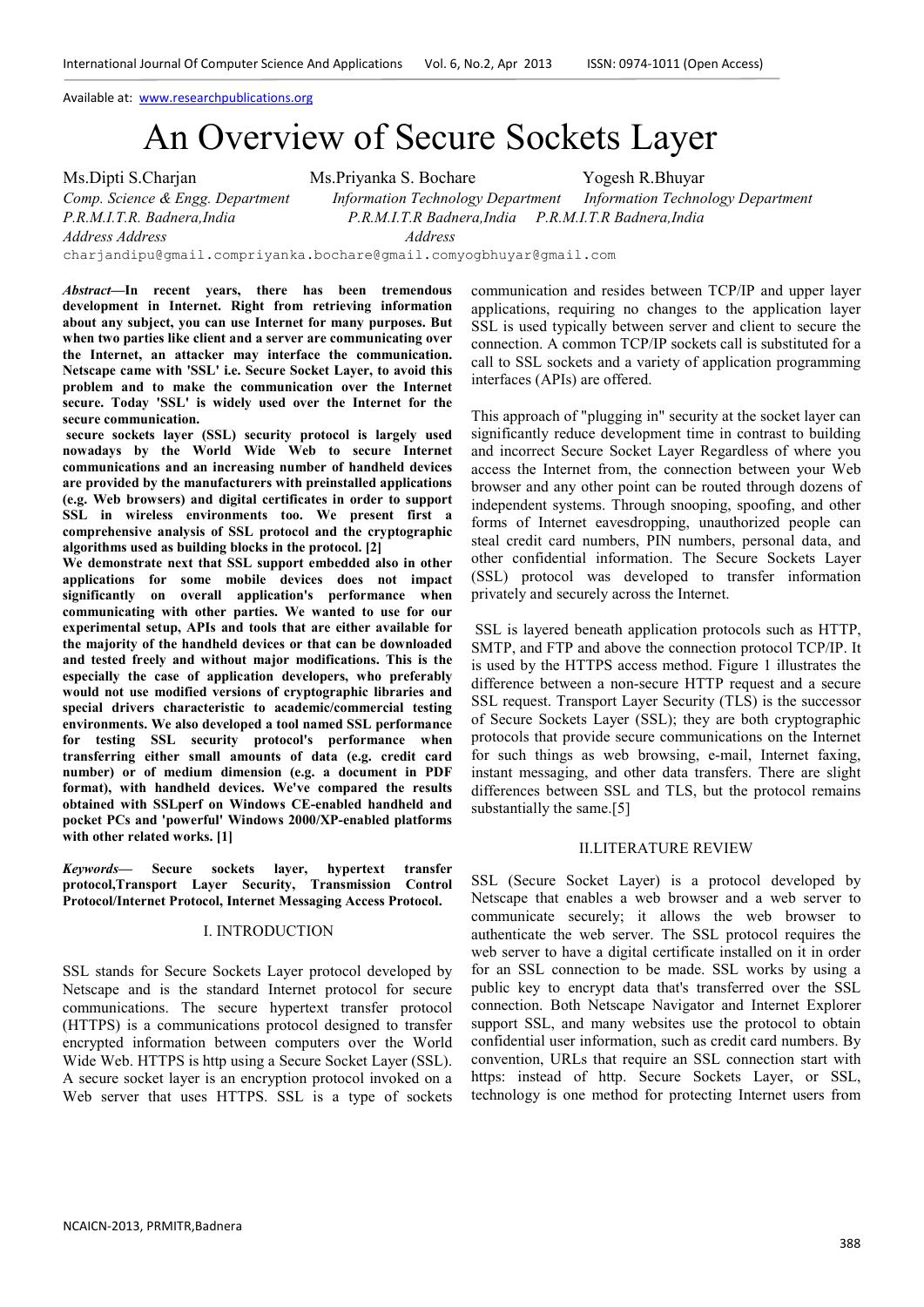malicious groups or software. It is currently used in Web browsers, instant messaging programs, email clients and other software. You most likely use, or have used, severalapplications that depend on SSL to secure communications between you and another computer that you are connecting to, such as an email server. The Netscape Company created the SSL protocol in 1994. This technology allowed secure transmissions between computer applications on a remote server and the client's computer; however, it was never released to the public domain. SSL "provides privacy and @ Netscape continued to develop SSL technology for several years.

The first version of SSL was never released because of problems regarding protection of credit card transactions on the Web. In 1994, Netscape created SSLv2, which made it. possible to keep credit card numbers confidential and also authenticate the Web server with the use of encryption and digital certificates. In 1995, Netscape strengthened the cryptographic algorithms and resolved many of the security problems in SSLv2 with the release of SSLv3. SSLv3 now support more security algorithms than  $SSLv2.[4]$ 

# A.*SSL BASICS*

The main role of SSL is to provide security for Web traffic. Security includes confidentiality, message integrity, and authentication. SSL achieves these elements of security through the use of cryptography, digital signatures, and certificates.

### *1) Cryptography*

SSL protects confidential information through the use of cryptography. Sensitive data is encrypted across public networks to achieve a level of confidentiality. There are two types of data encryption: symmetric cryptography and asymmetric cryptography.

SSL protects confidential information using cryptography. Sensitive data is encrypted across public networks to achieve a high level of confidentiality. Primarily, PKI utilizes asymmetric cryptography that is considered more secure than symmetric cryptography.

Simply, asymmetric algorithms use one key for encryption of data, and then a separate key for decryption. Asymmetric algorithms are stronger than symmetric algorithms because even if the encryption key is learned in one direction, the third party still needs to know the other key in order to decrypt the message in the other direction.

The primary benefit of asymmetric encryption is that both sides can spontaneously initiate a transaction without ever having met. This is achieved by the use of a public and private key pair. The public key of the entity is public knowledge and is used for encryption, whereas the private key of the entity remains secret and is used for decryption. Although PKI is more secure, it also is more expensive in terms of processing

speed and encryption/ decryption (in PKI) can take up to 1000 times the processing than symmetric cryptography.

SSL Crypto Algorithms: SSL supports a variety of different cryptographic algorithms, or ciphers, that it uses for authentication, transmission of certificates, and establishing session keys. SSL-enabled devices can be configured to support different sets of ciphers, called cipher suites. If an SSL-enabled client and an SSL-enabled server support multiple cipher suites, the client and servernegotiate which cipher suites they use to provide the strongest possible security supported by both parties. A cipher suite specifies and controls the various cryptographic algorithms used during the SSL handshake and the data transfer phases.

There are two categories of cryptographic algorithms: conventional and public key.

Conventional cryptography: also known as symmetric cryptography requires the sender and receiver to share a key: a secret piece of information that may be used to encrypt or decrypt a message. As long as this key is kept secret, nobody other than the sender or recipient can read the message. If Alice and the bank know a secret key, then they can send each other private messages. The task of sharing a key between sender and recipient before communicating, while also keeping it secret from others, can be problematic.

2. Public key cryptography: also known as asymmetric cryptography solves the key exchange problem by defining an algorithm which uses two keys, each of which may be used to encrypt a message. If one key is used to encrypt a message then the other must be used to decrypt it. This makes it possible to receive secure messages by simply publishing one key (the public key) and keeping the other secret (the private key).Anyone can encrypt a message using the public key, but only the owner of the private key will be able to read it. In this way, for ex. Alice can send private messages to the owner of a key-pair (the bank), by encrypting them using their public key. Only the bank will be able to decrypt them.[7]

# *B.DIGITAL SIGNATURES*

To ensure message integrity, each message exchanged in SSL has a digital signature attached to it. A digital signature is a hashed message digest with public key information. The message digest is based on the checksum of the message. The message digest is difficult to reverse. Both parties compute the message digest separately and compare the hashed results. Matching results means that the checksum was unaltered during transit, minimizing the chance of a compromised message (refer to Figure 1). Digital signatures are created by encrypting a digest of the message and other information (such as a sequence number) with the sender's private key. Though anyone can decrypt the signature using the public key, only the sender knows the private key. This means that only the sender can have signed the message. Including the digest in the signature means the signature is only good for that message; it also ensures the integrity of the message since no one can change the digest and still sign it.To guard against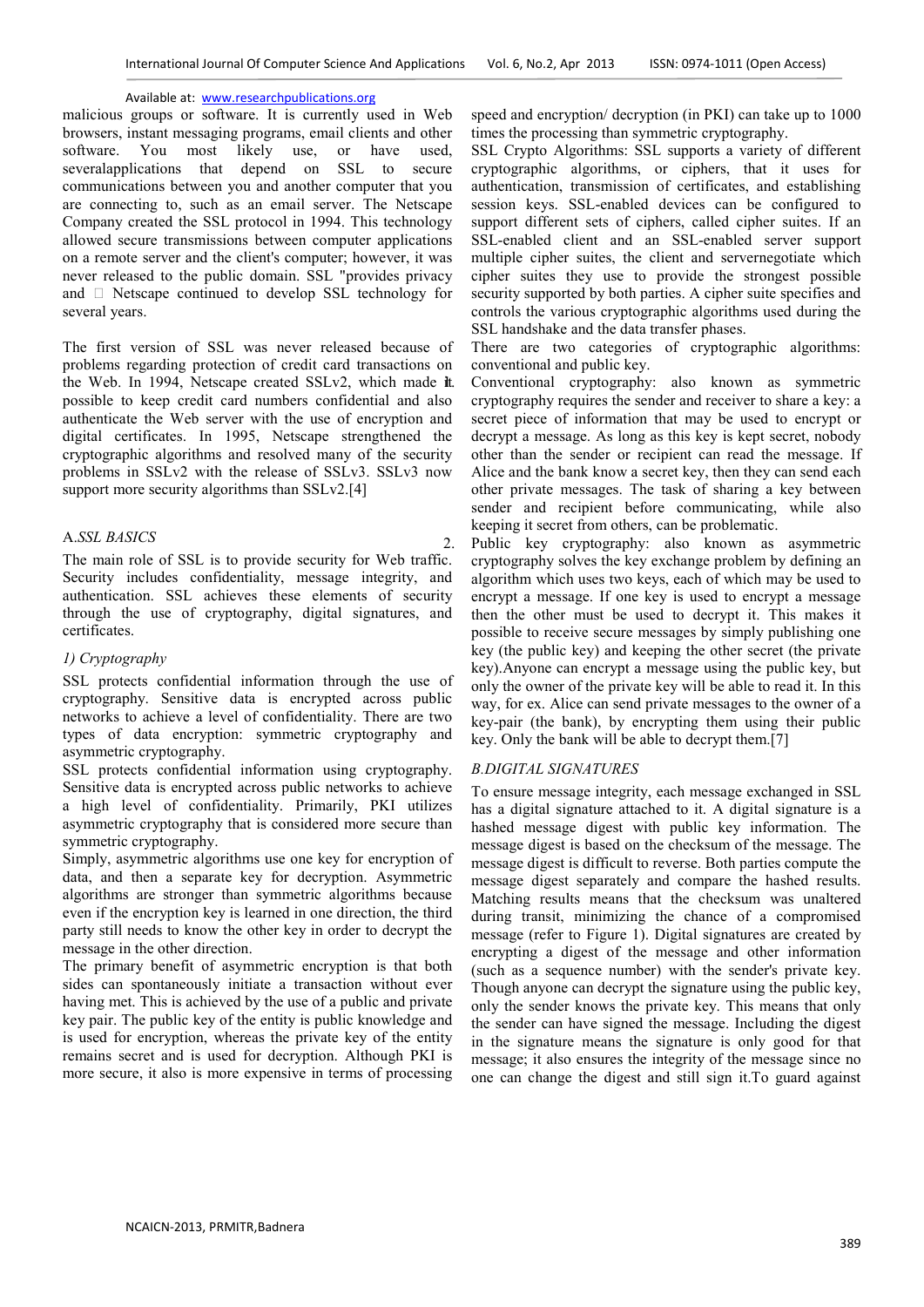interception and reuse of the signature by an intruder at a later date, the signature contains a unique sequence number.



Fig.1 Use of public key cryptography for digital signature

- 1. Client sends a message
- 2. Client has message and a public key
- 3. Client hashes message with public key
- 4. Server takes random message and knows public key
- 5. Server hashes message with public key
- 6. Server sends hashed message

7. Client compares its own hashed message to server's message

8. If the two match, then the message has not been tampered

### *C.SSL Certificate*

SSL certificates becomes the "passport" or the digital document that verify that the security and authenticity of the interaction. The SSL certificate is installed on a web server to identify the business using it to encrypt sensitive data such as credit card information. SSL Certificates give a website the ability to communicate securely with its web customers. Without a certificate, any information sent from a user's computer to a website can be intercepted and viewed by hackers and fraudsters. It is similar to the difference between sending a post card and a tamper proof sealed envelope.

SSL Certificate interaction with the Browser and the Server

- Browser checks the certificate to make sure that the site you are connecting to is the real site and not someone intercepting.
- Determine encryption types that the browser and web site server can both use to understand each other.
- Browser and Server send each other unique codes to use when scrambling (or encrypting) the information that will be sent.
- The browser and server start talking using the encryption, the web browser shows the encrypting icon, and web pages are processed secured. Interaction Between Web Server and Web Browser.



Fig. 2SSL certification

#### *D.SSL Protocol*

The Transmission Control Protocol/Internet Protocol (TCP/IP) governs the transport and routing of data over the Internet. Other protocols, such as the Hypertext Transport Protocol (HTTP), Lightweight Directory Access Protocol (LDAP), or Internet Messaging Access Protocol (IMAP), run "on top of" TCP/IP in the sense that they all use TCP/IP to support typical application tasks such as displaying web pages or running email servers. Figure 3, shows SSL runs above TCP/IP and below high-level application protocols. The SSL protocol includes two sub-protocols: the SSL record protocol and the SSL handshake protocol. The SSL record pro tocol defines the format used to transmit data. The SSL handshake protocol involves using the SSL record protocol to exchange a series of messages between an SSL-enabled server and an SSL-enabled client when they first establishan SSL connection. This exchange of messages is designed to facilitate the following actions:

Authenticate the server to the client.

Allow the client and server to select the cryptographic algorithms, or ciphers, that they both support.

• Optionally authenticate the client to the server.

Use public-key encryption techniques to generate shared secrets.

Establish an encrypted SSL connection.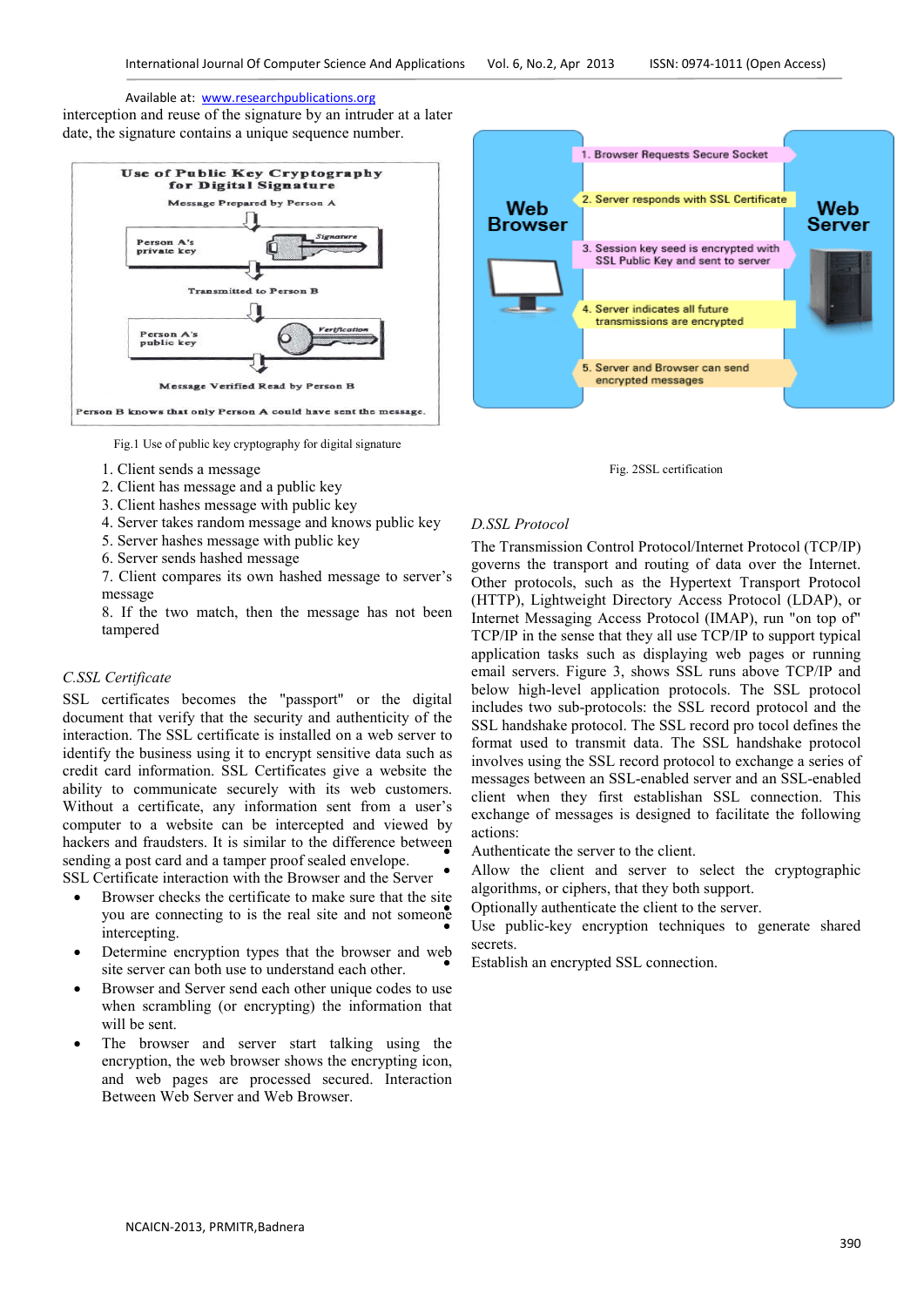

Fig.3 Location of secure socket layer

The SSL protocol supports the use of a variety of different cryptographic algorithms, or ciphers, for use in operations such as authenticating the server and client to each other, transmitting certificates, and establishing session keys. Clients and servers may support different cipher suites, or sets of ciphers, depending on factors such as the version of SSL they support, company policies regarding acceptable encryption strength, and government restrictions on export of SSL enabled software. Among its other functions, the SSL handshake protocol determines how the server and client negotiate which cipher suites they will use to authenticate each other, to transmit certificates, and to establish session keys.[3] The SSL protocol supports the use of a variety of different cryptographic algorithms, or ciphers, for use in operations such as authenticating the server and client to each other, transmitting certificates, and establishin

# III. WORKING OF SSL

When a client and server communicate, SSL ensures that the connection is private and secure by providing authentication, encryption, and integrity checks. Authentication confirms that the server, and optionally the client, is who they say they are. Encryption through a key-exchange then creates a secure "tunnel" between the two that prevents any unauthorized system from reading the data. Integrity checks guarantee that any unauthorized system cannot modify the encrypted stream without being detected. its other functions, the SSL<br>protocol determines how the server and client<br>which cipher suites they will use to authenticate<br>to transmit certificates, and to establish session<br>III. WORKING OF SSL<br>ent and server communicate

SSL-enabled clients (such as a Mozilla™ or Microsoft Internet Explorer™ web browser) and SSL confirm each other's identities using digital certificates. Digital certificates are issued by trusted third parties called Certificate Authorities (CAs) and provide information about an individual's claimed identity, as well as their public key. Public keys are a component of public-key cryptographic systems. The sender of a message uses a public key to encrypt data. The recipient of the message can only decrypt the data with the corresponding private key. Public keys are known to everybody; private keys are secret and only known to the owner of the certificate. By validating the CA digital signature on the certificates, both parties can ensure that an imposter has not intercepted the transmission and provided a false public key for which they have the correct private key. SSL uses both public-key and symmetric key encryption. Symmetric key encryption is much faster than public-key encryption, but public-key encryption provides better authentication techniques. So SSL uses public key cryptography for authentication and for exchanging the symmetric keys that a mauthorized system cannot modify the encrypted stream<br>out being detected.<br>enabled clients (such as a Mozilla™ or Microsoft<br>net Explorer™ web browser) and SSL-enabled servers Certificate Authorities (CAs) and provide information about<br>an individual's claimed identity, as well as their public key.<br>Public keys are a component of public-key cryptographic<br>systems. The sender of a message uses a pub

used later for bulk data encryption. The secure tunnel that SSL creates is an encrypted connection that ensures that all information sent between an SSL enabled server remains private. SSL also provides a enabled server remains private. SSL also provides a mechanism for detecting if someone has altered the data in transit. This is done with the help of message integrity checks. These message integrity checks ensure that the connection is reliable. If, at any point during a transmission, SSL detects that a connection is not secure, it terminates the connection and the client and server establish a new secure connection. From a high-level point of view, the process of authenticating and establishing an encrypted channel using certificate-based mutual authentication involves the following steps: used later for bulk data encryption. The secure tunnel that SSL creates is an encrypted connection that ensures that all<br>information sent between an SSL-enabled client and an SSL-This is done with the help of message integrity checks.<br>message integrity checks ensure that the connection is<br>e. If, at any point during a transmission, SSL detects<br>connection is not secure, it terminates the connection

- A client requests access to a protected resource.
- The server presents its certificate to the client. A client requests access to a protected res<br>The server presents its certificate to the cl<br>The client verifies the server's certificate.
- The client verifies the server's certificate.
- If successful, the client sends its certificate to the server.
- The server verifies the client's credentials.
- If successful, the server grants access to the protected resource requested by the client.



Mutual SSL authentication / Certificate based mutual authentication

Fig.4 Mutual SSLauthentication/certificate based mutual authentication

#### IV. SSL AND THE OSI MODEL

To use ISA server to request a secure SSL (Secure Sockets Layer) channel between the client and the ISA server when making and sustaining the connection. SSL is one of the specialized methods used by websites and firewalls to do authentication. The SSL protocol is a security protocol that sits on top of TCP at the transport layer. In the OSI model, application layer protocols such as HTTP or IMAP, handle user application tasks such as displaying web pages or running email servers. Session layer protocols establish and maintain communications channels. Transport layer protocols such as To use ISA server to request a secure SSL (Secure Sockets Layer) channel between the client and the ISA server when making and sustaining the connection. SSL is one of the specialized methods used by websites and firewalls on top of TCP at the transport layer. In the OSI model, ication layer protocols such as HTTP or IMAP, handle application tasks such as displaying web pages or running il servers. Session layer protocols establish and maint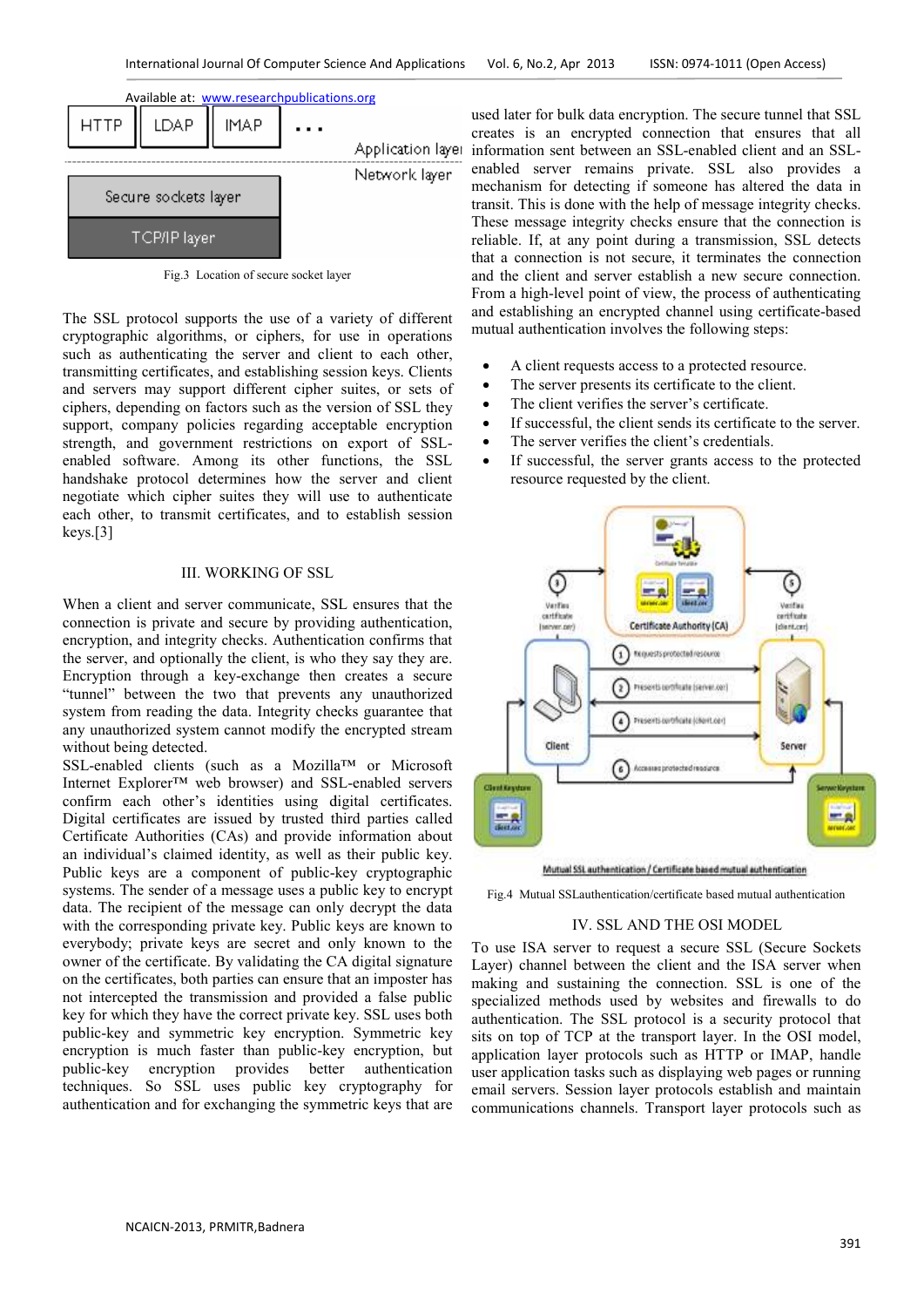TCP and UDP,handle the flow of data between two hosts. Network layer protocols such as IP and ICMP provide hopby-hop handling of data packets across the network. SSL operates independently and transparently of other protocols so it works with any application layer and any transport layer protocol. This allows clients and servers to establish secure SSL connections without requiring knowledge of the oth party's code.

An application layer protocol hands unencrypted data to the session/transport layer, SSL encrypts the data and hands it down through the layers. When the server receives the data atthe other end, it passes it up through the layers to the session



Fig:5 SSL functions at the Application layer of the OSI model

layer where SSL decrypts it and hands it off to the application layer. Since the client and the server have gone through the key negotiation handshake, the symmetric key used by SSL is the same at both ends. [3] [4] [5]

Facts about SSL that we should know

- SSL runs above TCP/IP and below high-level application protocols
- SSL allows a user to confirm a server's identity
- SSL allows a server to confirm a user's identity
- A SSL connection requires all information sent between a client and a server to be encrypted
- Data sent over an SSL connection is protected with a mechanism for detecting tampering. Any suspicion of data tampering requires a retransmit.
- SSL uses Algorithms and ciphers to perform encryption
- SSL come in two flavours 128 bit encryption and 40 bit encryption In some countries 128 bit is illegal.

#### V.USES OF SSL

SSL is the de facto standard for encrypted and authenticated communications between clients and servers on the Internet. Virtually all online purchases and browser-based monetary transactions that occur on the Internet are secured by SSL. However, SSL is not just limited to securing e-commerce transactions; the following are a few other examples of SSL use:

• Financial institutions implement SSL to secure the transmission of PIN numbers and other confidential account information.

Insurance companies implement SSL to secure transmission of confidential policy information.

• Organizations who have established Business-to-Business (B2B) extranets implement SSL to secure transactions between the company and its partners, suppliers, and customers.

• Private organizations implement SSL in their intranets to confidentially transfer information to and from employees.

• Email providers implement SSL to secure webmail for users

#### VI.SSL BENEFITS

A customer connecting to a secure website is assured of three things:

1.Authentication: The company that installed the certificate really owns the website.

2.Message privacy: Using a unique "session key", SSL encrypts all information exchanged between your web server and your customers, such as credit card numbers and other personal data. This ensures that personal information cannot be viewed if it is intercepted by unauthorized parties.

3.Message integrity: The data cannot be tampered with over the Internet.

4.Increasing Business: Certificates let you securely exchange sensitive information online and increase business by giving your customers confidence that their transactions are safe. [1]

#### VII.CONCLUSIONS

SSL is vital to Web security. It provides a strong sense of confidentiality, message integrity, and server authentication to users. The business of e-commerce is tied closely to consumer confidence in the operation of SSL across the net. In the future, SSL termination devices will be able to handle more transactions at a faster rate. The encryption of key lengths and the cipher suites used will also continue to evolve in order to ensure the security of sensitive information over the Web. This way, e-commerce will be able to continue to grow in popularity as users grow more confidants in shopping and banking online, and embracing new online applications. Our future work involves investigating the design and performance of architectural support for security protocols further.